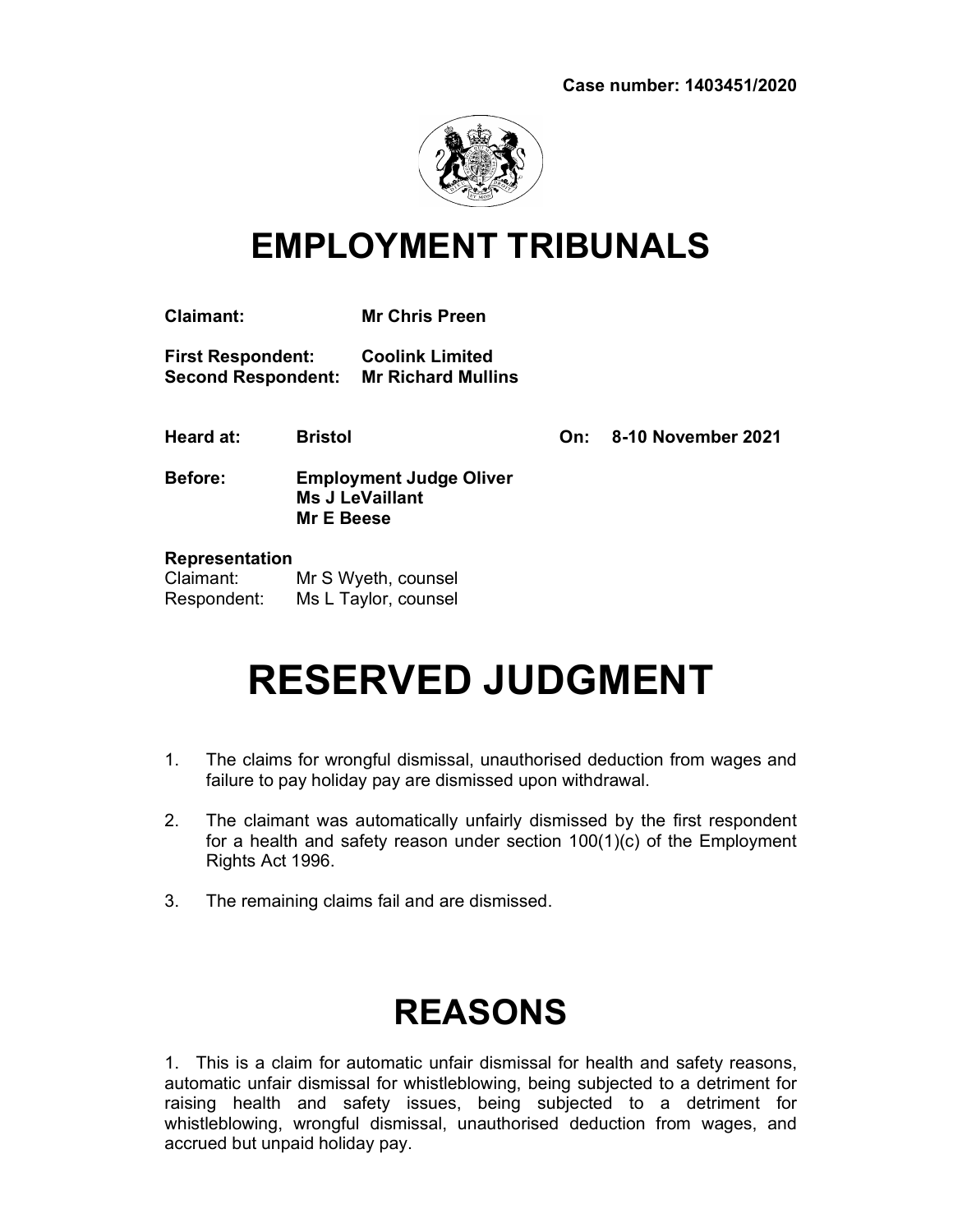2. The hearing was conducted by the parties attending in by video conference (CVP). It was held in public with the Tribunal sitting in open court in accordance with the Employment Tribunal Rules. It was conducted in that manner because the parties had consented to such a hearing and it was in accordance with rule 46, the Presidential Guidance on remote hearings and open justice and the overriding objective to do so.

# **Issues**

3. The claimant's representative confirmed that he was no longer pursuing claims for wrongful dismissal, unauthorised deduction from wages or accrued but unpaid holiday pay, and these claims are dismissed upon withdrawal.

4. There was a case management hearing on 16 March 2021 conducted by EJ Rayner. This fixed a list of issues, which were discussed with the parties at the start of the hearing. The remaining issues were agreed as follows:

# 1. Health and Safety Dismissal (Employment Rights Act 1996 s100)

- 1.1 Was the principal reason for dismissal one of the reasons set out in sections 100(1) c, d or e ERA 1996? The claimant asserts that the reason or principal reason for his dismissal was:
	- 1.1.1 That being an employee at a place where there was no such representative or safety committee or he brought to his employer's attention by reasonable means, circumstances connected with his work which he reasonably believed were harmful or potentially harmful to health and safety (100(1)(c) ERA)
	- 1.1.2 In circumstances of danger which the employee reasonably believed to be serious and imminent and which he could not reasonably have been expected to avert he (while the danger persisted) refused to return to his place of work or any dangerous part of his place of work (100(1)(d) ERA), or
	- 1.1.3 In circumstances of danger which the employee reasonably believed to be serious and imminent he took or proposed to take appropriate steps to protect himself or other persons from the danger (s100(1)(e) ERA).
- 1.2 The claimant identifies the following circumstances of danger:
	- 1.2.1 The Coronavirus pandemic;
	- 1.2.2 The risk of contracting the virus, or of passing the virus on to others if he attended his place of work, including travel to and from work, and including attendance at any other sites of work including those of clients and customers.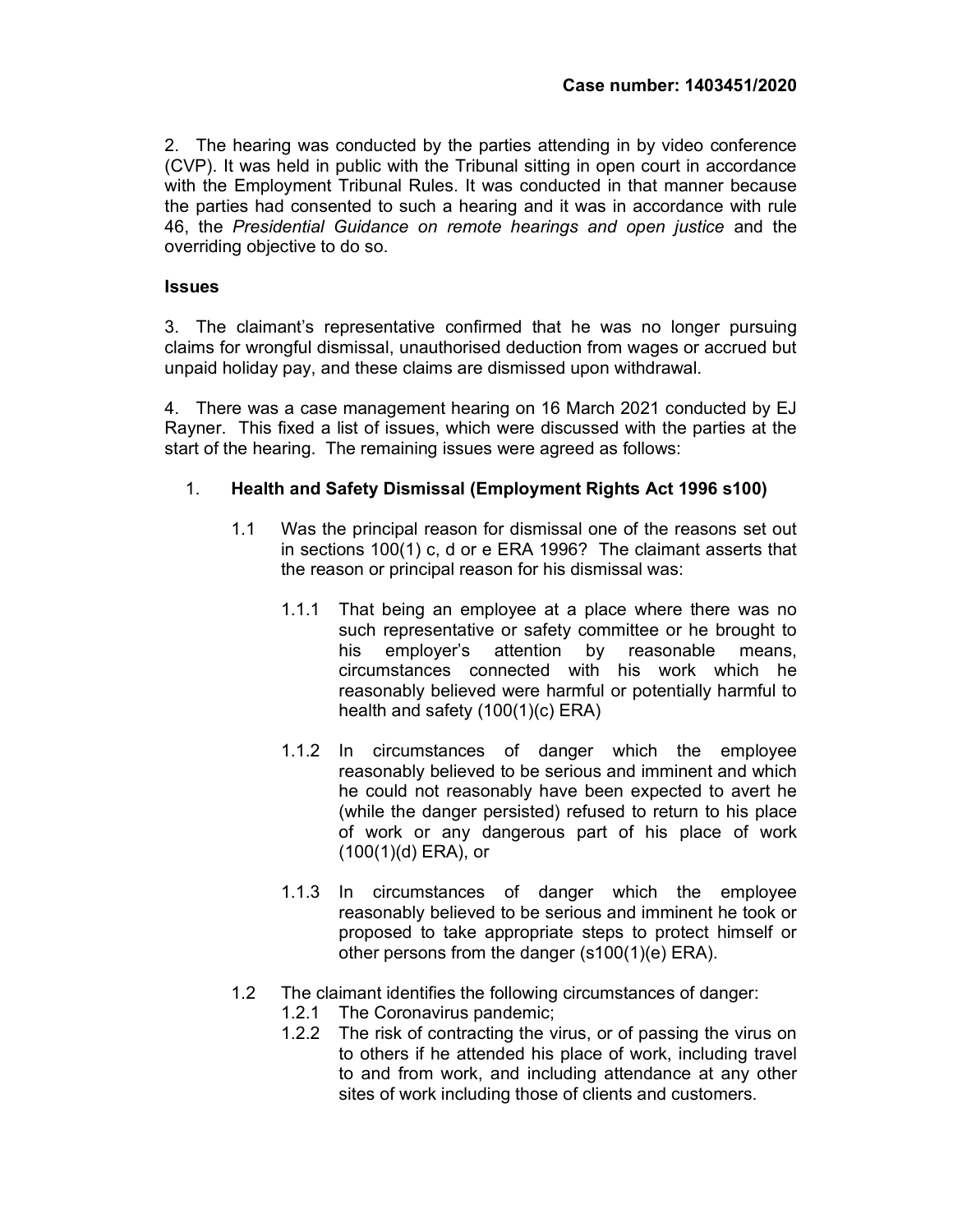- 1.3 Did the claimant reasonably believe those circumstances to be either harmful or potentially harmful to health and safety, and/or serious and imminent because of:
	- 1.3.1 The government instructions of 20 March 2020 regarding essential travel and the closure of some businesses and social distancing;
	- 1.3.2 The Prime Minister's statement of 23 March 2020;
	- 1.3.3 Public information about the virus and the risks of contamination.
- 1.4 The first respondent asserts that the belief was not reasonable because:
	- 1.4.1 The claimant continued to take a family holiday;
	- 1.4.2 The respondent had discussed the measures put in place by the first respondent to protect the health and safety of employees with the claimant;
	- 1.4.3 The second respondent, by Mr Mullins, made clear to the claimant in advance of lockdown that, it was their view, that the services of cooling were essential services.
- 1.5 Did the claimant bring the circumstances to his employer's attention by reasonable means? The claimant relies upon the WhatsApp messages sent on 23 and 24 March 2020. (section  $100(1)(c)$ ).
- 1.6 What were the steps or proposed steps taken or proposed to be taken by the claimant? The claimant is asserting that he was not prepared to return to work while the danger remained, unless there was an emergency call out (section 100(1)(e)).
- 1.7 Were any steps taken by the claimant appropriate by reference to all the circumstances, including in particular the claimant's knowledge and the facilities and advice available to them at the time? (section 100(1)(e)).

#### 2. Health and Safety Detriment (ERA 1996 section 44)

- 2.1 Was the employee subject to any detriment by the employer?
- 2.2 The claimant relies on the following acts or omissions as detriment:
	- 2.2.1 He was threatened with a deduction from wages regarding a company laptop which had been damaged;
	- 2.2.2 He was sent an invoice for £370 to cover the replacement costs of the laptop.
- 2.3 If the claimant was subject to any detriment as alleged, what was the ground of that detriment?
- 2.4 The claimant relies on section 44(1) c,d,e ERA 1996, and relies on the circumstances of danger set out in respect of section 100 above, and the steps taken by him as set out above.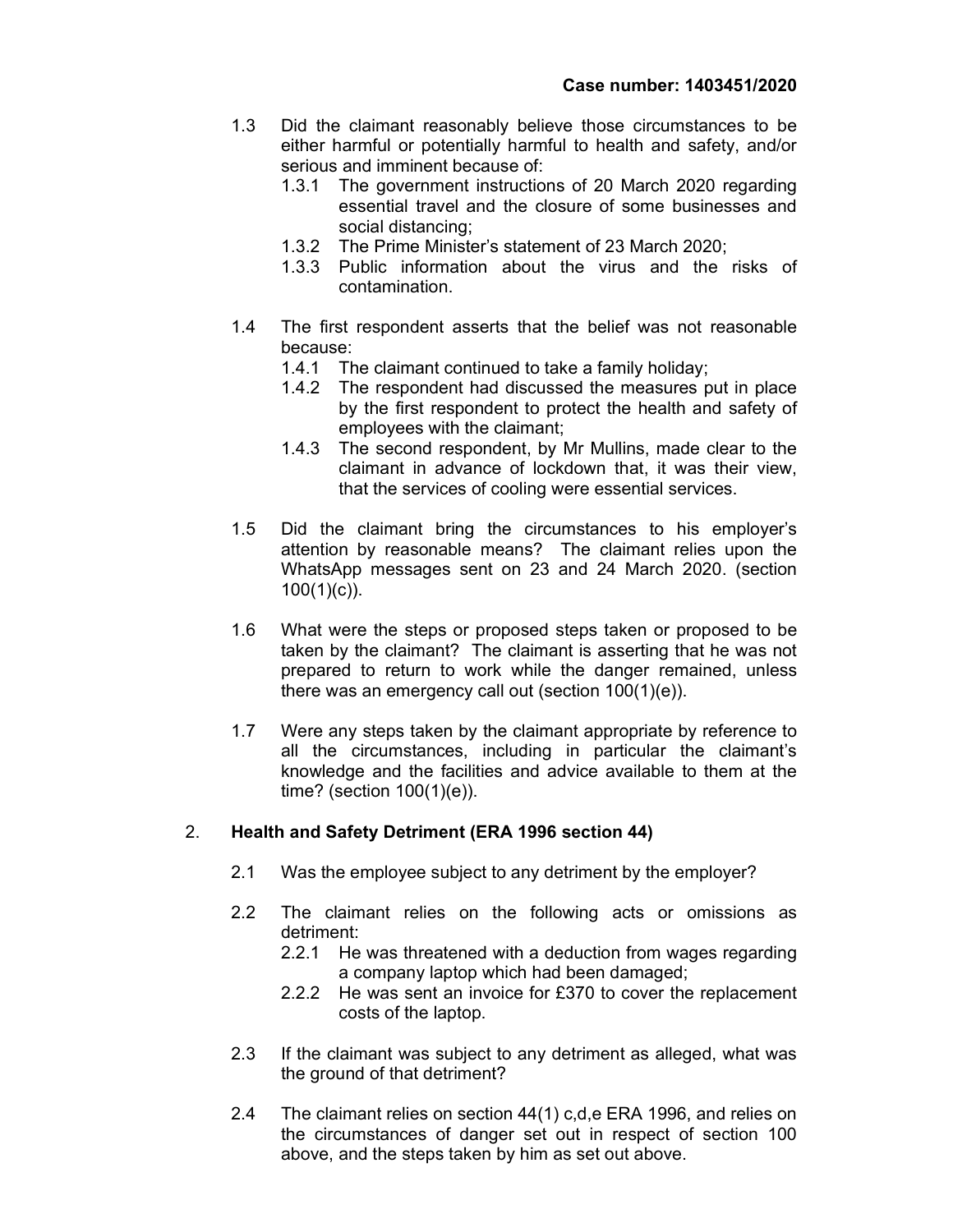# 3. Protected disclosure ('whistleblowing')

- 3.1 Did the claimant make one or more qualifying disclosures as defined in section 43B of the Employment Rights Act 1996? The Tribunal will decide:
	- 3.1.1 What did the claimant say or write? When? To whom? The Claimant relies upon the WhatsApp messages sent on 23 and 24 March 2020 as the relevant disclosures.
	- 3.1.2 Were these disclosures of 'information'?
	- 3.1.3 Did he believe the disclosure of information was made in the public interest?
	- 3.1.4 Was that belief reasonable?
	- 3.1.5 Did he believe it tended to show that the health or safety of any individual had been, was being or was likely to be endangered or tended to show breach of a legal obligation?
	- 3.1.6 Was that belief reasonable?
- 3.2 The respondents accept that the disclosure was made to the claimant's employer?

#### 4. Dismissal (ERA 1996 section 103A)

- 4.1 Was the making of any proven protected disclosure the principal reason for the claimant's dismissal?
- 4.2 The claimant did not have at least two years' continuous employment and the burden is therefore on him to show jurisdiction and therefore to prove that the reason or, if more than one, the principal reason for the dismissal was the protected disclosure.

## 5. Detriment (ERA 1996 section 47B)

- 5.1 Did the first and second respondents do the following things:
	- 5.1.1 He was threatened with a deduction from wages regarding a company laptop which had been damaged;
	- 5.1.2 He was sent an invoice for £370 to cover the replacement costs of the laptop.
- 5.2 By doing so, did they subject the Claimant to detriment?
- 5.3 If so, was it done on the ground that he had made the protected disclosures set out above?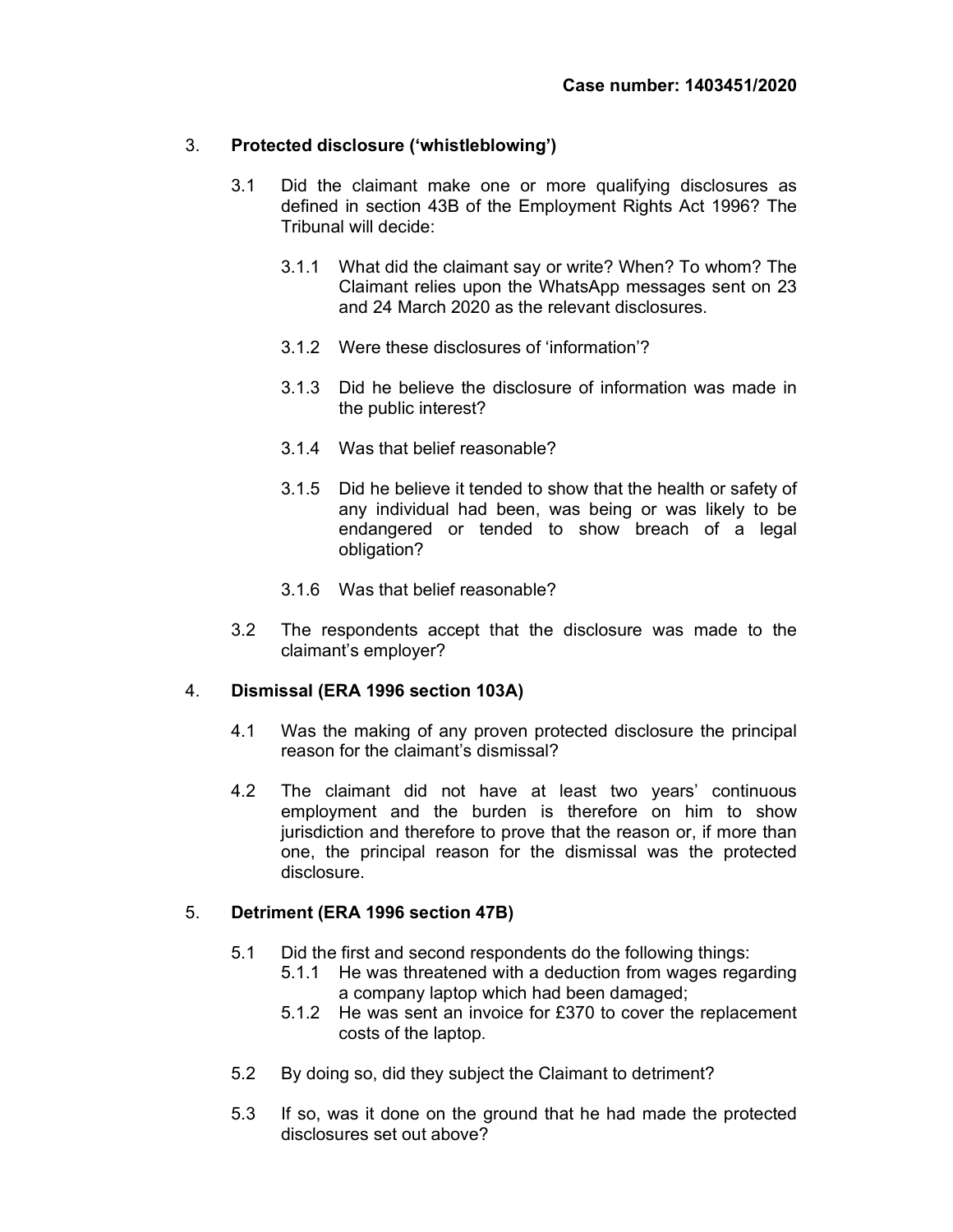# **Evidence**

5. We had an agreed bundle of documents. The respondents had also applied to add a supplemental bundle of documents, and the Tribunal accepted some but not all of these documents as additional evidence on grounds of potential relevance to the issues in the case. We also admitted some additional documents on the second day of the hearing which were relevant to the issue of whether PPE had been provided to the claimant.

6. We took witness statements as read. We heard evidence from the claimant. We heard evidence from the second respondent, which included parts of a supplemental witness statement which dealt with documents in the supplemental bundle that had been accepted by the Tribunal. We heard evidence from Naomi Amos (subcontractor of the first respondent), including a supplemental witness statement which dealt with documents in the supplemental bundle that had been accepted by the tribunal. We also heard evidence from William Chappell (apprentice engineer at the first respondent).

7. We had oral submissions from both parties, and were referred to relevant appellate authorities together with details of recent first-instance decisions relating to Covid-19 issues.

#### **Facts**

8. We have considered all the evidence and submissions, and find the facts necessary to decide the issues in the case.

9. As a general point, there was evidence presented on both sides which related to peripheral issues and was put forward in order to challenge the other party's credibility. We have not made findings of all of these points, and have limited our findings to the key events and what is required to decide the issues.

10. The claimant was employed by the first respondent from 1 April 2019 as an air conditioning and refrigeration engineer. The first respondent provides chiller, refrigeration and air conditioning services to various premises and industries. This involves a mix of work - routine servicing and maintenance, and emergency or other reactive work. This includes work for a variety of businesses where the continued operation of this equipment is essential, such as hospitals and the food industry. It also includes both routine and reactive work for Misubishi which involves attending customers' homes. The second respondent Mr Mullins is the sole director of the first respondent, and he managed the claimant. The first respondent also has an apprentice, Mr Chappell, and has administrative support in the office from Ms Amos. The claimant was dismissed on 31 March 2020.

11. We have not seen any contract of employment for the claimant. The agreed bundle contained an unsigned set of terms in an offer letter. Mr Mullins says he did send a contract to the claimant, but he never signed and returned it. The offer letter does not contain sufficient terms to satisfy the requirements of section 1 of the Employment Rights Act 1996, and we have no evidence that there was another contract in place which would satisfy those requirements.

12. The events in dispute happened against the background of the government's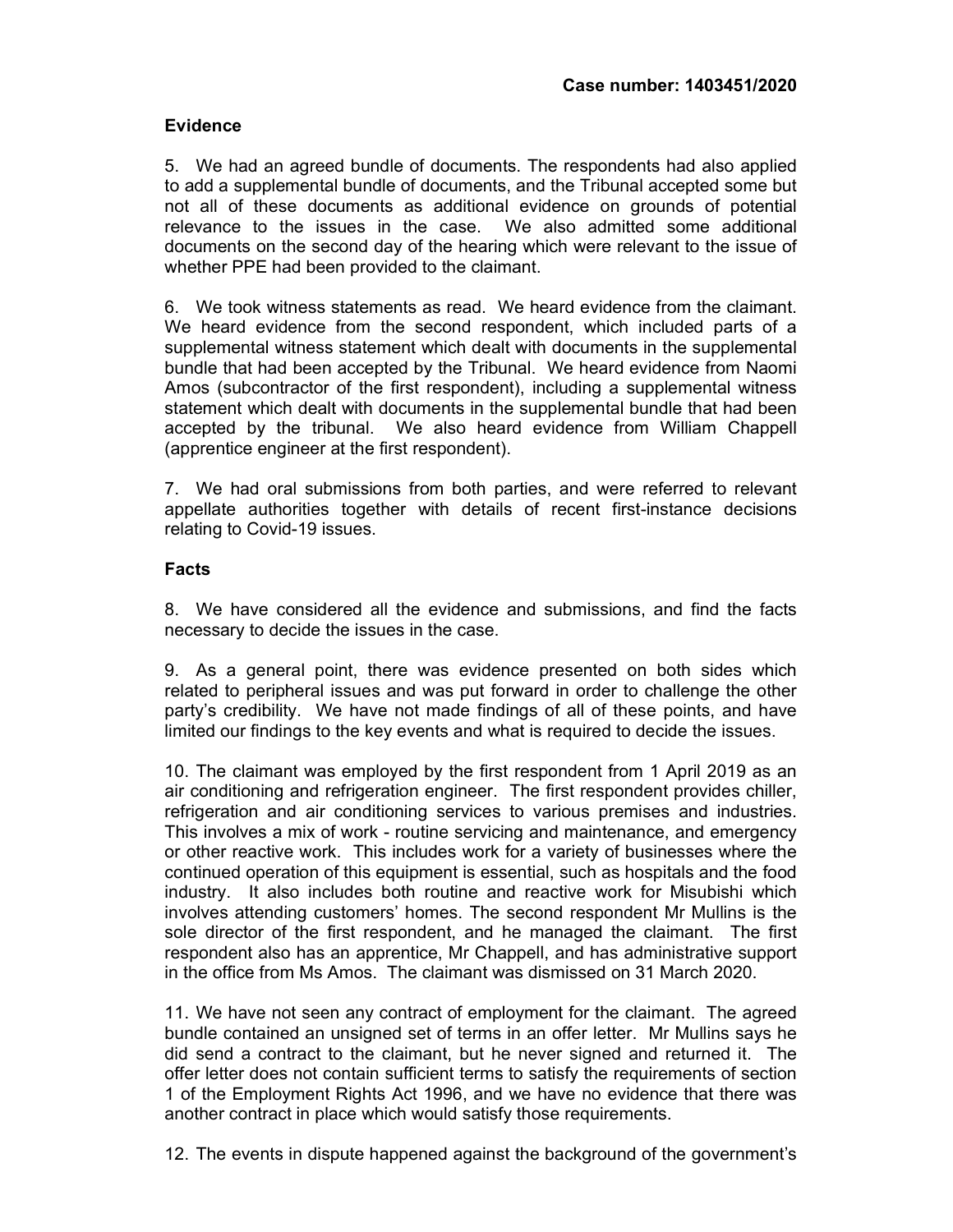response to the developing Covid-19 pandemic. On 11 March 2020 the World Health Organisation declared Covid-19 to be a pandemic. On 16 March 2020, the Prime Minister delivered the first televised Covid-19 briefing. On 20 March 2020 the Prime Minister held an evening press conference mandating social distancing and to "only travel if absolutely essential". The Chancellor also first announced the Coronavirus Job Retention Scheme. On 23 March 2020 the Prime Minister gave a live, televised announcement that evening imposing national lockdown, restricting movement and telling people to stay at home except for limited circumstances. This included rules that people were only allowed to leave their home for a set of limited purposes. One of these purposes was, "travelling to and from work, but only where this is absolutely necessary and cannot be done from home". The Coronavirus Act 2020 received Royal Assent on 25 March, and the lockdown regulations came into effect on 26 March 2020.

13. The claimant was given the health and safety training that was required to do his job, including in order to meet the requirements of clients.

14. There is a dispute about whether any Covid-19 personal protective equipment (PPE) was provided to the claimant. The claimant says that no PPE was provided to him. The respondent says that it was. We have seen a document headed "Annual Handheld equipment review" which records the claimant being issued with face masks, hand sanitizer and nitrile gloves on 6 March 2020. The claimant alleges that this document has been fabricated. Mr Mullins says that this PPE was provided to the claimant. Mr Chappell also says that PPE was provided. He described how masks, gloves and hand sanitizer was in Mr Mullins' and the claimant's van, and that the masks were the basic blue surgical-style ones. He was not given his own PPE, but could use what was provided in the vans. The respondent provided some invoices during the hearing relating to purchase of equipment, which were what Ms Amos had been able to locate remotely without accessing the office. These were inconclusive, as they did not relate to the relevant dates and referred to dust masks.

15. Having considered all the evidence, we find that face masks, hand sanitizer and gloves were provided to the claimant to keep in his van. We accept the evidence of Mr Chappell on this point. The claimant's representative alleges that he had been pressurised to give this incorrect evidence by Mr Mullins, as he is a junior apprentice who saw what happened when the claimant challenged Mr Mullins. However, we find that Mr Chappell was a credible witness who responded to questions briefly but clearly. There is no evidence of written instructions from Mr Mullins on how to use the PPE, and the claimant did not sign for receipt of it, but do we find that this PPE was provided and available in the claimant's van.

16. We have also seen a "Coronavirus Health & Safety Procedure" dated 7 March 2020. This sets out the precautions that the first respondent's engineers will take to ensure a safe working environment, including social distancing and use of hand sanitizer, masks and gloves. The claimant says he never saw this document and alleges it may have been fabricated, although in oral evidence he said it may have been put through his letterbox. Mr Mullins says he gave it to the claimant. Mr Chappell says he was not given a copy - he saw the document, but was not sure whether he had seen it in the claimant's possession. Ms Amos says she saw this in their dropbox system when she was first in the office on 10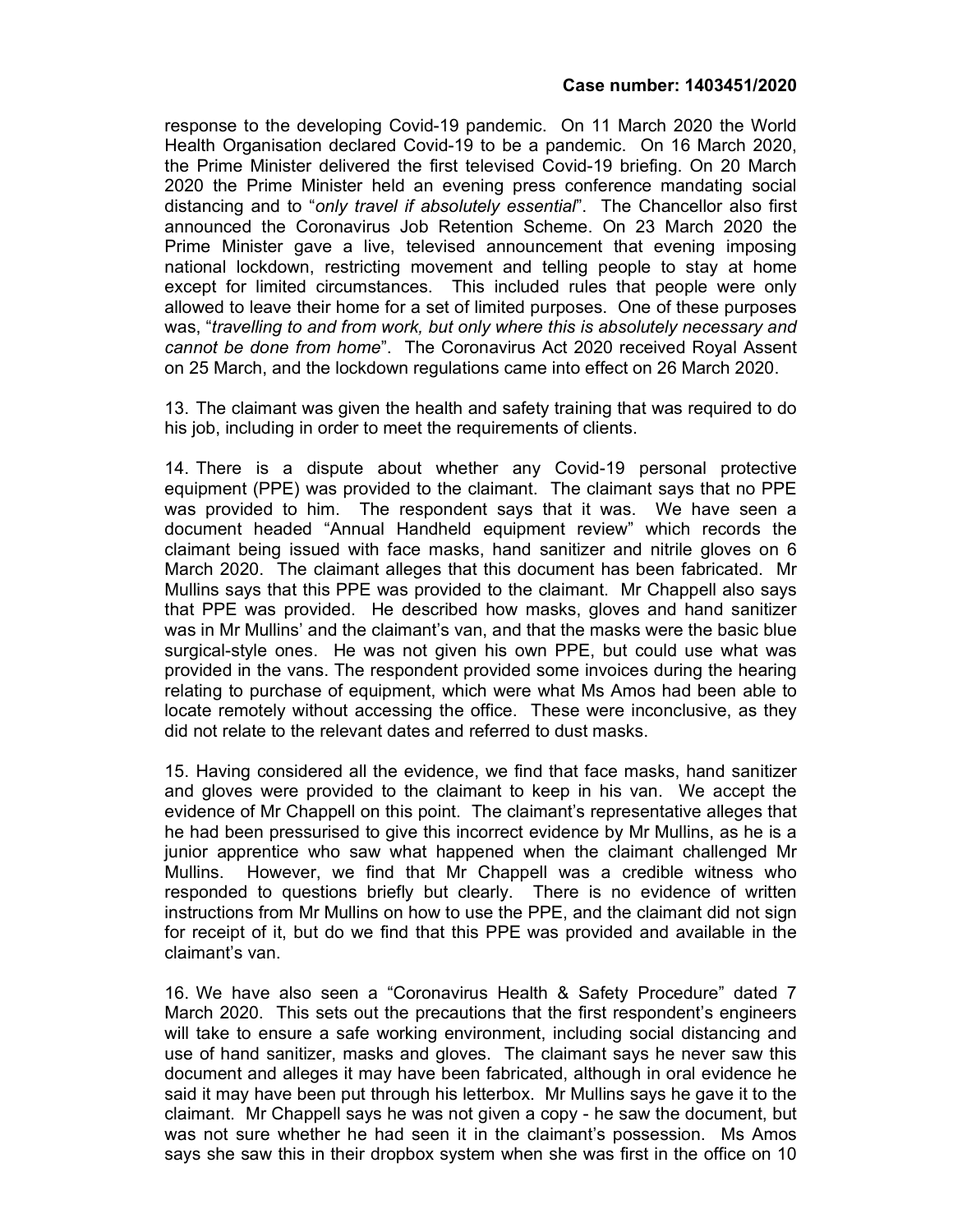March, but the claimant did not have access to the dropbox. We find that this document was created on 7 March 2020 and was seen by Mr Chappell and Ms Amos. This also supports our finding that PPE was provided to the claimant. It is not clear when or how this document was provided to the claimant.

17. We have also seen a Covid-19 health and travel declaration form prepared by the first respondent. This was provided to a client on 16 March 2020 in an email that was blind copied to the claimant. This email included a list of questions for the client about their risk policies, including policies on employees who had travelled, employees with symptoms, and protective measures in place. The claimant initially said he did not receive this email and it may have gone into his junk mail, but accepted in oral evidence that he may have received it but not read it. We find that this email was sent to and received by the claimant, but he may not have read it or opened the attachment. Mr Mullins also forwarded an email to the claimant and Mr Chappell from SafeContractor, which included links to guidance for employees on coronavirus, and his email said "FYI, useful info". We do not know if the claimant read this information or opened the link, but it was sent to him.

18. The claimant says that he had no detailed discussions with Mr Mullins about Covid-19 and what this meant for the continuation of the first respondent's business, although he said in evidence that they had brief discussions about what was going on in Italy. We find this surprising, as the development of the pandemic was a focus for the country at the time. Mr Mullins says he had lengthy conversations with the claimant about the essential nature of the first respondent's services to customers. He says he explained to the claimant that they would continue to work to support their customers unless the government instructed otherwise. He says that most of these discussions were by telephone, or in person if they were working together that day. Mr Chappell says that they would all talk a together and speak on the phone a lot. There were some discussions about what the pandemic meant for the business and he was under the impression they could not just stop work – as he put it, they couldn't just walk away and leave critical kit. Having considered all the evidence, we find that there were some discussions between Mr Mullins and the claimant about the need to continue providing essential services to their customers, which happened when they were together on site or speaking on the phone. There were no formal meetings or written instructions about this issue. However, we do not accept the claimant's assertion that the issue was not discussed at all with him.

19. On 20 March 2020 the claimant went on a weekend break in a holiday lodge in Devon with his partner, child, and his mother-in-law who helped with childcare. This was a self-contained lodge, and they did not mix with other people. He had left for the holiday before the Prime Minister's announcement that evening which said only travel if essential. He remained on holiday until Monday 23 March because the holiday operator remained open. The claimant's evidence is that he was worried about the risk from Covid-19 at this time, but he was following the rules. He referred to elderly grandparents who were vulnerable and would help with looking after his daughter, but he accepted in evidence that they would not do this (or see him or his daughter at all) after the announcement on 23 March. None of the claimant, his partner, their daughter or his mother-in-law were clinically vulnerable or extremely vulnerable to Covid-19.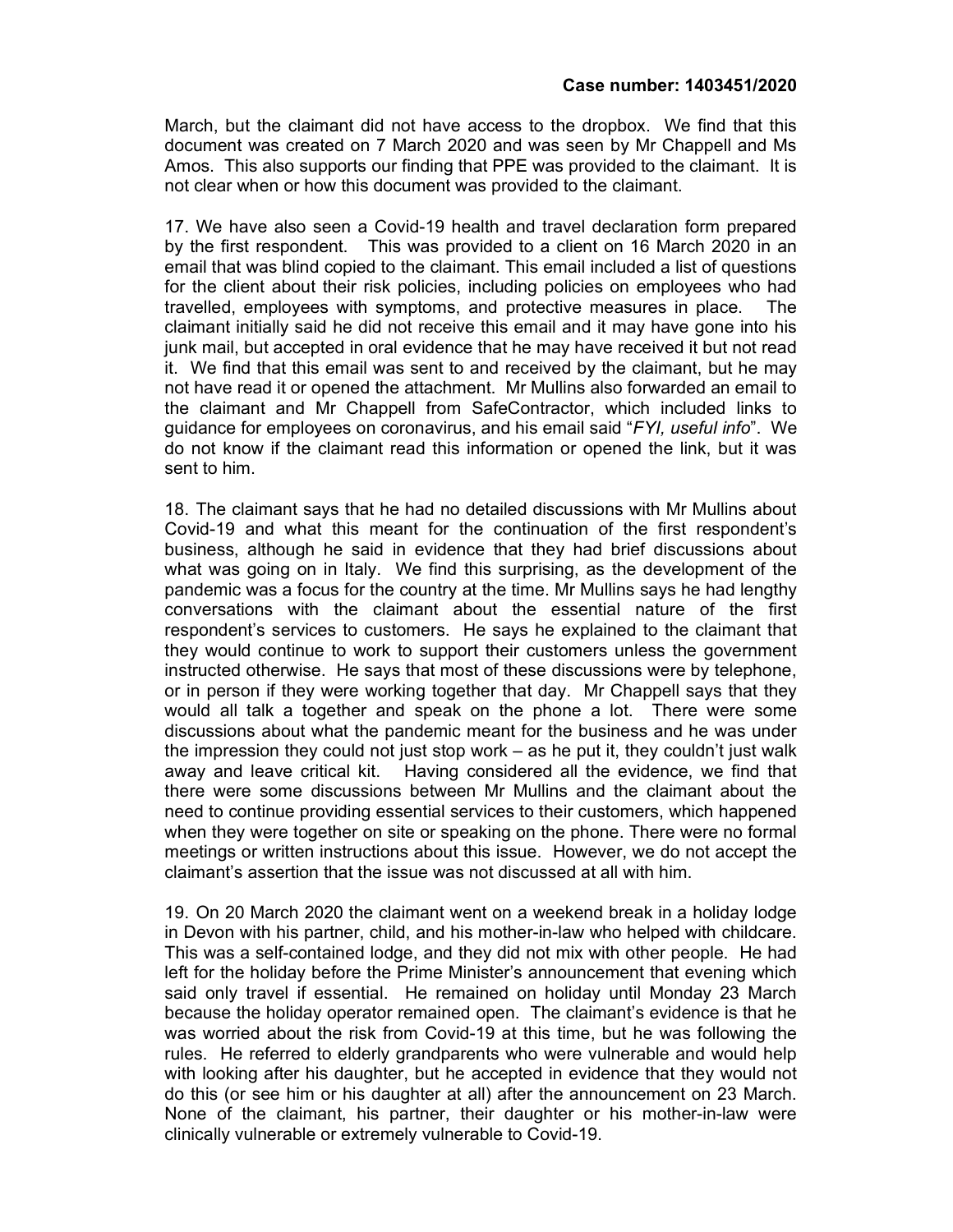20. The claimant had work booked on 24 May 2020. We have seen the work schedule, which shows a service and maintenance booking. The claimant says this was a routine job. Mr Mullins provided contradictory evidence on this point. In his witness statement he says he called the claimant at 17.16 on 23 May to explain that this booking was essential works. However, his oral evidence was that he called the claimant to explain that the job may not go ahead as it was routine work, depending on what the Prime Minister said in his announcement later that day. Mr Mullins says this was a mistake in his statement. We take his version of events to be what he said in his oral evidence, which means that Mr Mullins now accepts that the booking was for a routine job rather than essential or emergency work. We do not accept that he explained to the claimant that the job might not go ahead, depending on what the Prime Minister said. His evidence on this point was confused, and this is not what he says in a WhatsApp sent to the claimant afterwards which confirms he has emailed the job details (as set out in the next paragraph).

21. The key events in the claim are the exchange of WhatsApp messages between the claimant and Mr Mullins on 23 March 2020. The relevant parts of the exchange are as follows:

 18.38 from Mr Mullins – "Hi Chris, Just emailed job for tomorrow AM (+ details of cancelled job). FYI, there's another MEUK job pending for tomorrow. Thanks  $\mathcal{F}$ 

18.42 from claimant – "Thank you sir  $x$ "

 20.39 from claimant – "Guessing you just watched Boris, So we are staying at home unless it is absolutely necessary to go to work? i.e. no heating no hot water etc?"

20.43 from Mr Mullins – "He said we can go to work. No social gatherings."

21.09 from claimant  $-$  "Rich, I know you don't want to stop working and neither do I but we all have a responsibility to do what's being asked. Therefore I am going to stay at home and would urge you to do the same. I understand that if any call out is urgent and/or essential I will come in to help out of course but unless this is the case the I think it best we all do what's being asked."

 21.16 from Mr Mulllins – "Chris, No issues. I'll call round PM tomorrow to collect the van and I'll confirm your terms going forward ASAP. Cheers Rich."

21.20 from claimant – "That's fine, no problems."

22. The claimant explained his thinking at the time. In his statement, he says the message from the 23 May briefing was different from before, the situation had deteriorated rapidly, and there was a simple instruction to stay home. He thought everyone had to do their bit and follow the rules. He did not consider that routine servicing was a lawful reason to go to work. He was concerned about risk to himself, and also spreading the virus to colleagues, customers or others. He genuinely believed that it was unsafe to go to work. In oral evidence the claimant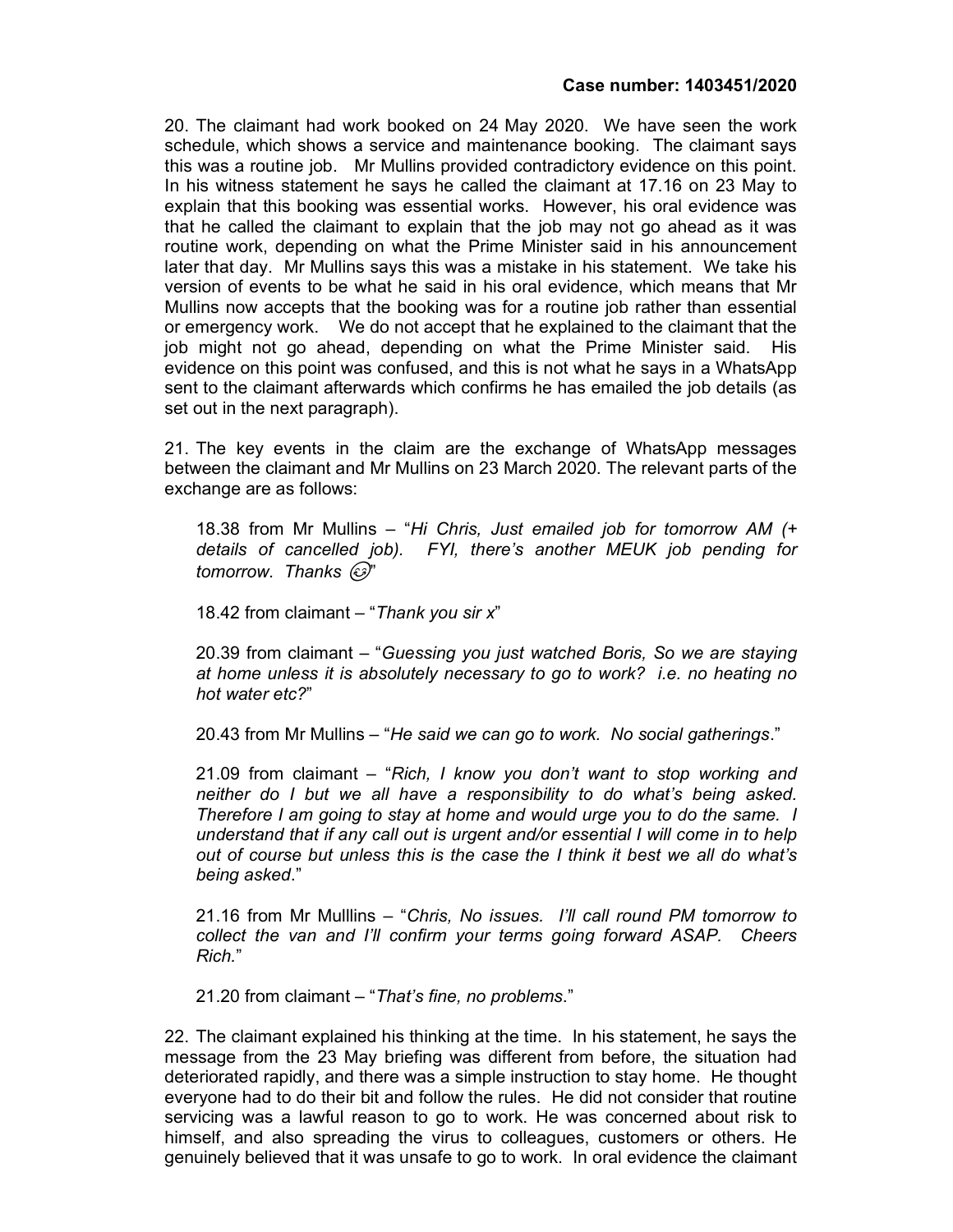#### Case number: 1403451/2020

said he had concerns about health and safety in the background, and nobody knew what was really happening. He was concerned about how to proceed with work activities and what it all meant for his job. He says he had never said he would not do essential work, it was a question of whether it was acceptable to go to work. He says he didn't know if this was a legal requirement, but he believed he should not be doing non-essential jobs.

23. The claimant's understanding fits with what Mr Mullins now says was the position – the first respondent would continue providing essential and emergency services, but not do routine jobs. This also fits with the analysis provided by Ms Amos of how work changed after this date, with a graph showing how work for a major client shifted from partly maintenance and partly reactive to all reactive.

24. Mr Mullins' explanation of his response to the claimant is as follows. In his statement he says he was exasperated, and this was an obvious refusal to work which did not fall within government guidelines. He says it was clear that the claimant had no intention of coming to work. In oral evidence Mr Mullins says he should have said more in his message, but he was exasperated and at end of tether, and could not keep revisiting same point. This was in the context of previous conversations when he had told the claimant that they needed to continue essential work for clients, while the claimant was saying that soon they would all have to stay at home. Mr Mullins said it was the claimant's choice not to come to work – it was his decision. He therefore drew a line and made the claimant redundant. Mr Mullins said in response to questions from the Tribunal that he dismissed the claimant because "he would not turn up to work other than on his own terms".

25. On 24 March 2020 Mr Mullins went to the claimant's house to collect work equipment, including the company van and laptop. The parties agree that they had a short conversation during which Mr Mullins said he was "drawing a line under it", and they both understood this to mean the claimant was being dismissed.

26. The laptop had a damaged screen, and the claimant told Mr Mullins about this when he collected the work equipment and said he would pay for repairs. He says it was damaged by his young daughter. Mr Mullins sent the claimant a WhatsApp message about laptop at 18.35 on 24 March, which says he has just noted the damage to the laptop. The message says, "As it's really extensive…and reasonably beyond economic repair, I'll be deducting its replacement cost from monies owed to you". The claimant replied with a "thumbs up" emoji.

27. At 19.13 on 24 March the claimant sent a WhatsApp message to Mr Mullins which says he is being sacked for trying to do the right thing, and going to work on non-essential work is "putting yourself and others at unnecessary risk which is strictly against moral ethics and government instructions". Mr Mullins replied, "To clarify, I'll be making you redundant".

28. On 25 March 2020 Mr Mullins sent a letter to the claimant confirming that his employment has been terminated on grounds of redundancy. His explanation for this is that he could not afford to retain the claimant if he was refusing to come to work, and he and his apprentice were not able to cover all of the claimant's work.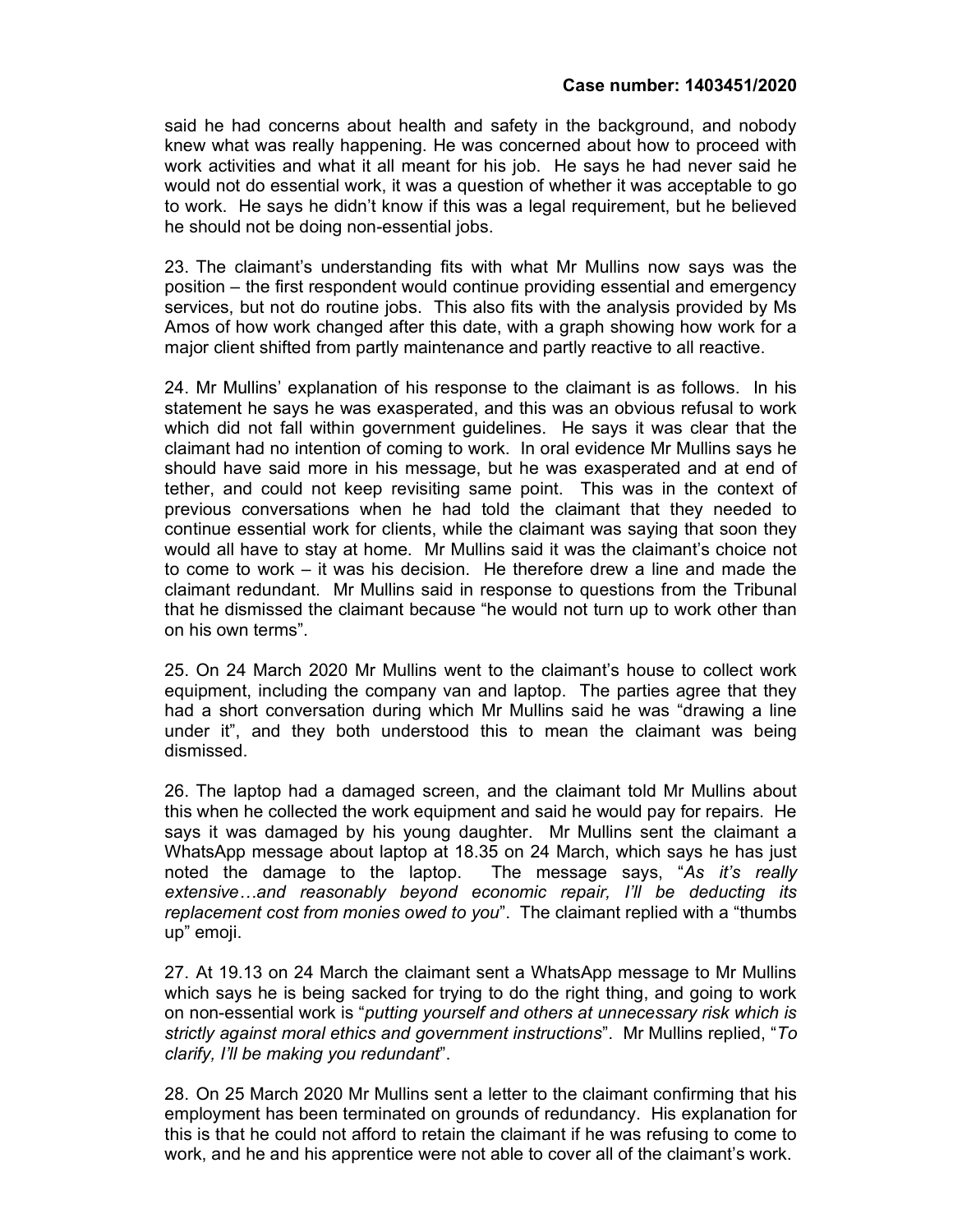29. The first respondent sent the claimant an invoice for a replacement laptop, for £370. Mr Mullins said he had found the cheapest suitable replacement online, and the damage to the screen was serious. This was also during lockdown when shops were shut and he could not take it somewhere for repair. The claimant sent a letter on 3 April saying he did not accept the invoice amount as the only thing damaged was the screen which could be repaired for approximately £100. He said he was happy to pay £100 plus VAT. The first respondent did not in fact deduct any costs for the laptop from the claimant's final pay or seek to recover this sum from him.

# Applicable law

30. Health and safety dismissals. The relevant provisions on dismissal in health and safety cases are set out in section 100 of the Employment Rights Act 1996 ("ERA"). The qualifying period usually required for an unfair dismissal claim does not apply (section 108(3) ERA).

# 100 Health and safety cases.

- (1) An employee who is dismissed shall be regarded for the purposes of this Part as unfairly dismissed if the reason (or, if more than one, the principal reason) for the dismissal is that—
- ……..
	- (c) being an employee at a place where—
- (i) there was no such representative or safety committee …….

 he brought to his employer's attention, by reasonable means, circumstances connected with his work which he reasonably believed were harmful or potentially harmful to health or safety,

- (d) in circumstances of danger which the employee reasonably believed to be serious and imminent and which he could not reasonably have been expected to avert, he left (or proposed to leave) or (while the danger persisted) refused to return to his place of work or any dangerous part of his place of work, or
- (e) in circumstances of danger which the employee reasonably believed to be serious and imminent, he took (or proposed to take) appropriate steps to protect himself or other persons from the danger.
- (2) For the purposes of subsection  $(1)(e)$  whether steps which an employee took (or proposed to take) were appropriate is to be judged by reference to all the circumstances including, in particular, his knowledge and the facilities and advice available to him at the time.

31. There is relatively limited appellate authority on these provisions, and none relating to the Covid-19 pandemic. We were referred to some recent employment tribunal decisions on this topic, which show that the assessment of whether the above tests are met in relation to the health and safety risks of Covid-19 at work is a fact-specific exercise.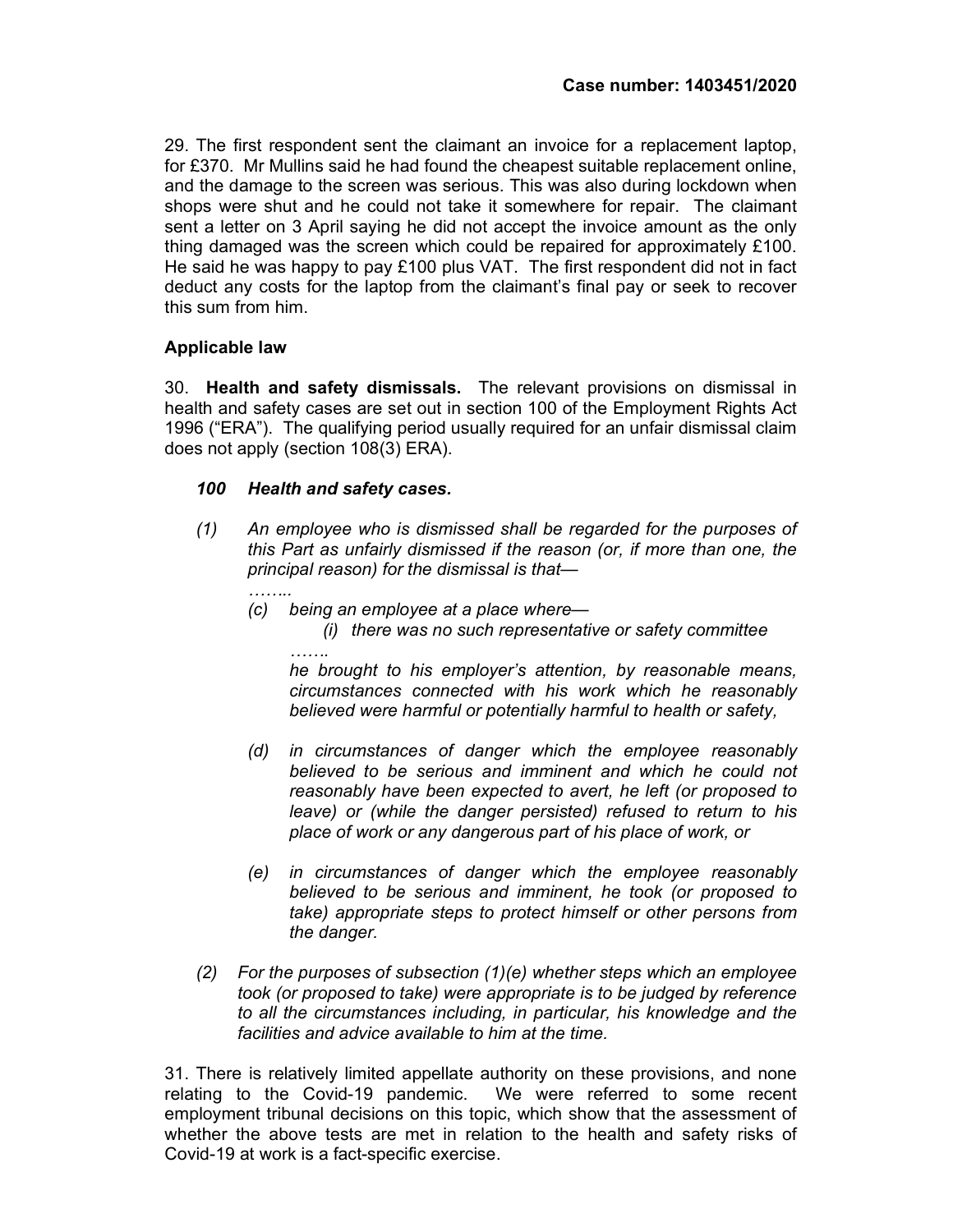32. A relevant authority is Von Goetz v St George's Healthcare NHS Trust (No.1) EAT 1395/97, in which the Employment Appeal Tribunal ("EAT") found that sections 100(1)(c) and (e) should not be limited to harm in the workplace, and could cover situations where the employee is concerned for non-employees and/or people outside the workplace. Another relevant authority in relation to section 100(1)(e) is **Oudahar v Esporta Group Ltd** UKEAT/0566/10. This confirms that the test does not depend on whether the employer believes in the presence of danger, but on how the employee honestly and reasonably regards the situation.

33. Health and safety detriment. Section 44 of the ERA provides that an employee (or worker in some cases) also has the right not to be subjected to a detriment by any act of the employer on the same grounds. In relation to "detriment", we are assessing whether a reasonable worker would or might take the view they have been disadvantaged in the circumstances in which they had to work. This principle is taken from the case of Shamoon v Chief Constable of the Royal Ulster Constabulary [2003] IRLR 285 (HL) in relation to discrimination law.

34. Public interest disclosure. Sections 43A to 43L ERA set out the definition of a protected disclosure. Under section 43B a "qualifying disclosure" means:

 "any disclosure of information which, in the reasonable belief of the worker making the disclosure, is made in the public interest and tends to show one or more of the following—

 (a) that a criminal offence has been committed, is being committed or is likely to be committed,

 (b) that a person has failed, is failing or is likely to fail to comply with any legal obligation to which he is subject,

 (c) that a miscarriage of justice has occurred, is occurring or is likely to occur,

 (d) that the health or safety of any individual has been, is being or is likely to be endangered,

(e) that the environment has been, is being or is likely to be damaged, or

 (f) that information tending to show any matter falling within any one of the preceding paragraphs has been, is being or is likely to be deliberately concealed."

35. A qualifying disclosure becomes a protected disclosure if it is made in a way listed in sections 43C to 43H, which includes a disclosure to the person's employer.

36. A qualifying disclosure requires a disclosure of "information". In **Cavendish** Munro Professional Risks Management Ltd v Geduld UKEAT/0195/09, the EAT held that to be protected a disclosure must involve information, and not simply voice a concern or raise an allegation. The EAT referred to the ordinary meaning of information as "conveying facts". This provision was also considered recently by the Court of Appeal in In Kilraine v London Borough of Wandsworth [2018] EWCA Civ 1436. The Court held that there should not be a rigid dichotomy between "information" and "allegations", and they are not mutually exclusive. Sometimes a statement could be characterised as an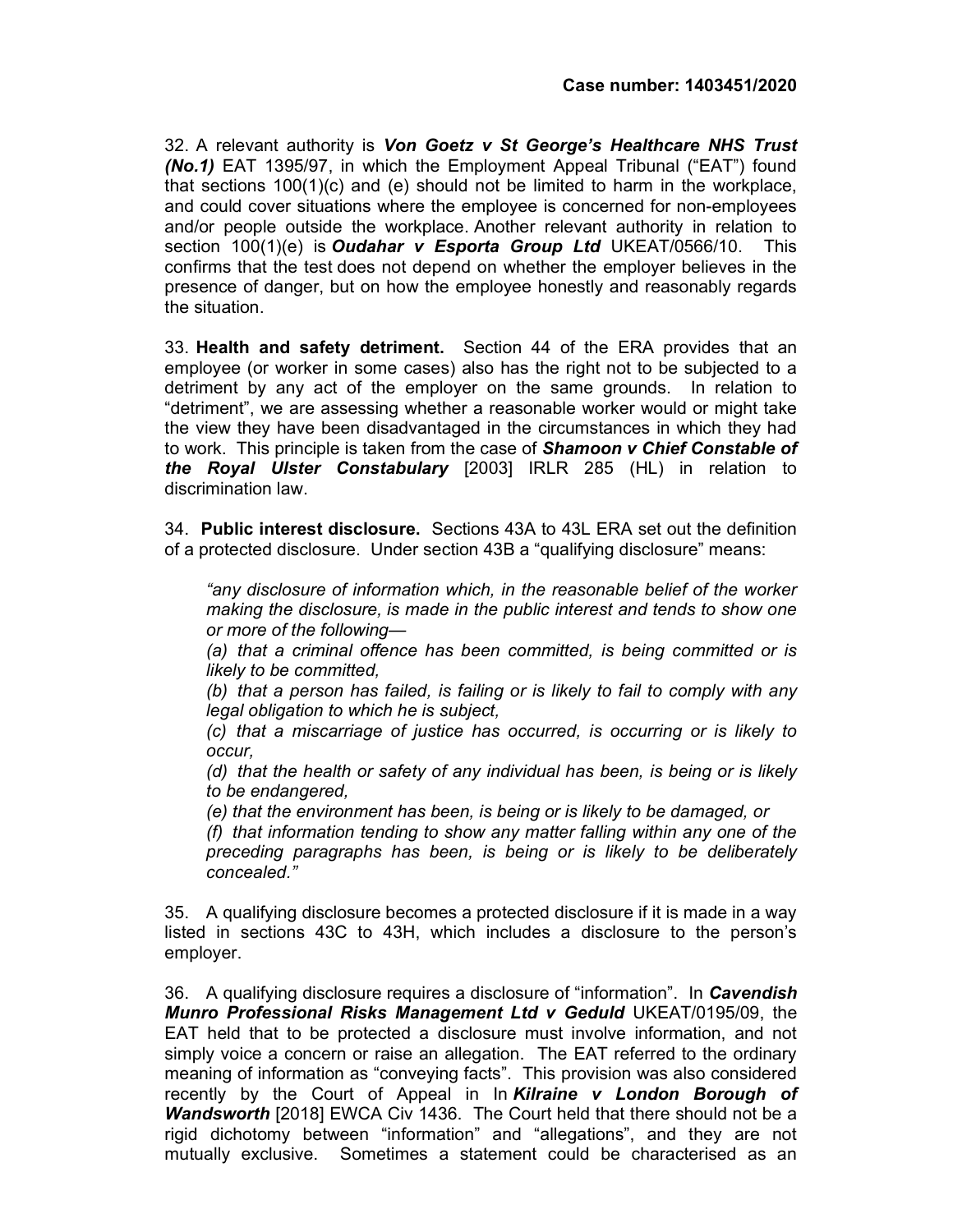allegation but would also constitute information, and it may be necessary to assess a statement in light of the particular context in which it was made. In order to be a qualifying disclosure, a statement must have sufficient factual content to be capable of tending to show one of the matters listed in the legislation.

37. In relation to public interest we have directed ourselves in accordance with the Court of Appeal decision in *Chesterton v Nurmohamed* [2017] EWCA Civ 979. The Tribunal must determine whether the worker subjectively believed at the time that the disclosure was in the public interest and, if so, whether that belief was objectively reasonable.

38. Dismissal for making a protected disclosure. Under section 103A ERA, employees shall be regarded as automatically unfairly dismissed if the reason or principal reason for the dismissal is that they have made a protected disclosure. The qualifying period usually required for an unfair dismissal claim does not apply (section 108(3) ERA).

39. Detriment for making a protected disclosure. Under section 47B(1) ERA, a worker has the right not to be subjected to any detriment by any act, or any deliberate failure to act, by his employer done on the ground that the worker has made a protected disclosure. The test for detriment is the same as set out above. The test for whether treatment of a worker by an employer was "on the ground" of a protected disclosure is as set out in NHS Manchester v Fecitt [2012] IRLR 64 (CA). The protected disclosure must "materially influence" the employer's treatment of the worker, meaning it must have been more than a trivial influence.

# **Conclusions**

40. Health and Safety Dismissal. We start with section 100(1)(c). Was the principal reason for dismissal that, being an employee at a place where there was no such representative or safety committee, the claimant brought to his employer's attention by reasonable means, circumstances connected with his work which he reasonably believed were harmful or potentially harmful to health and safety? It is not disputed that there was no health and safety representative or safety committee at the first respondent. We accept that the use of WhatsApp messages on 23 and 24 March 2020 was a reasonable means to bring matters to the first respondent's attention.

41. In relation to the circumstances connected with his work which he believed were harmful or potentially harmful to health and safety, the claimant relies on: the coronavirus pandemic; and the risk of contracting the virus, or of passing the virus on to others if he attended his place of work, including travel to and from work, and including attendance at any other sites of work including those of clients and customers. It is clear that these circumstances existed in March 2020, when the pandemic first became serious in the UK and the first lockdown was announced on 23 March. We have found that the claimant was concerned about the situation when he sent the message to Mr Mullins at 21.09 on 23 March. This message said we all have a responsibility to do what's being asked, and he would be staying home and he urges Mr Mullins to do the same.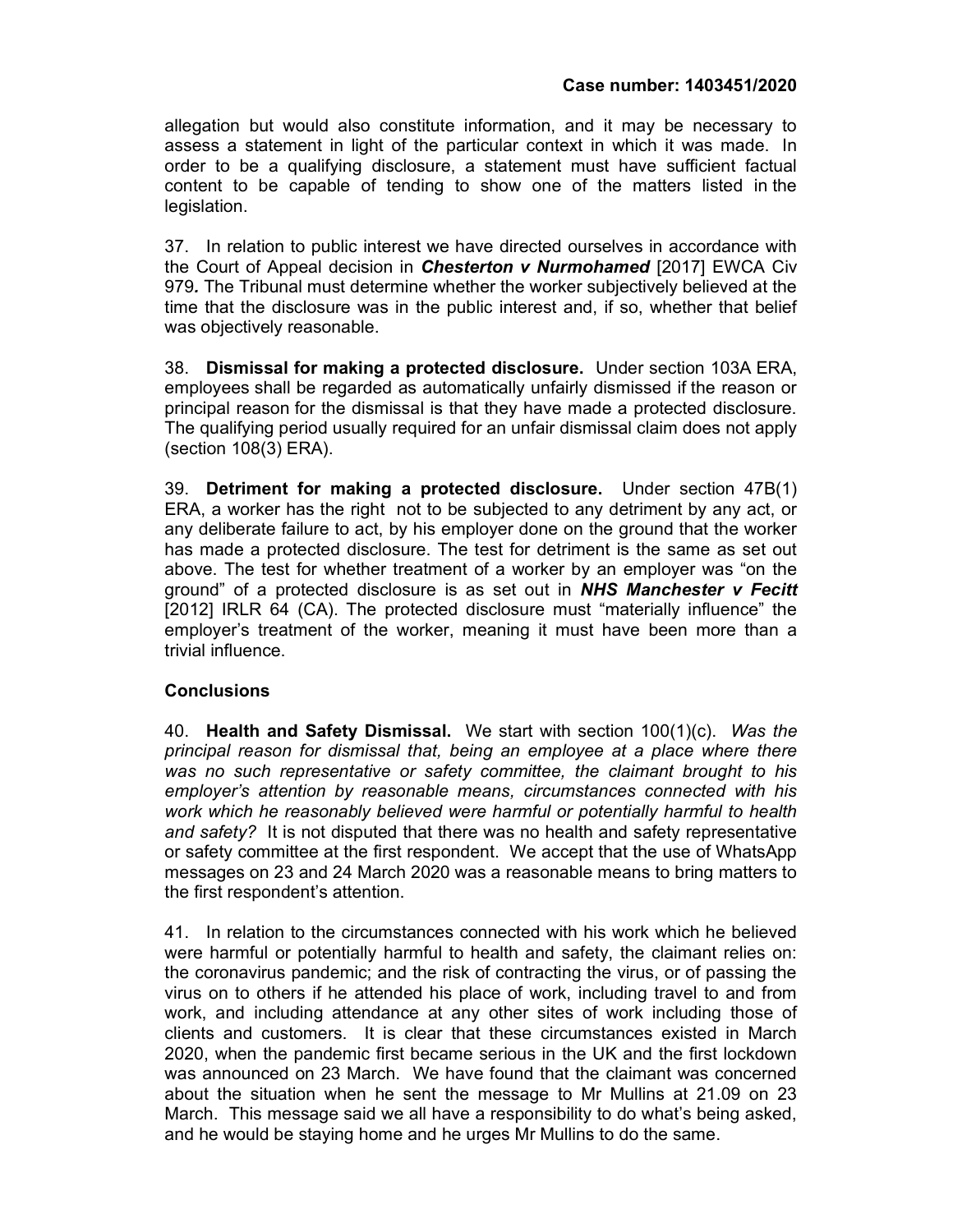42. We find that this message did bring circumstances connected with his work to his employer's attention which he believed were potentially harmful to health and safety. The circumstances connected with his work were his own refusal to work unless it was urgent or essential, and his views on how Mr Mullins should be working, in light of the Prime Minister's announcement and the risk of contracting or passing on the virus. As found in the facts, this was based on background concerns about health and safety, and concerns about what this meant for his job. This provision covers concerns about third parties, as well as concerns about colleagues and the claimant himself.

43. We also find that the claimant did reasonably believe those circumstances to be either harmful or potentially harmful to health and safety. He said that neither he nor Mr Mullins should be doing work unless it was urgent or essential. We do not find this was based on the government instructions of 20 March 2020, as the claimant was still willing to do routine work after that date – as shown by his initial acceptance of the routine work booked for 24 March. However, we have accepted his evidence that he was influenced by the Prime Minister's statement of 23 March 2020 and the seriousness of its implications, as shown by the wording of his messages to Mr Mullins. It is self-evident that the reason for the Prime Minister's announcement and resulting lockdown was the health risks of spreading Covid-19. This caused the claimant to take the view that he should stay at home and only do urgent or essential work. This is also shown by the message sent by the claimant at 19.13 on 24 March, where he says that doing non-essential work is putting Mr Mullins and others at unnecessary risk. This was sent after the claimant had been dismissed, but it shows his thinking at the time.

44. The respondents have argued that the claimant did not reasonably believe those circumstances to be either harmful or potentially harmful to health and safety. We do not agree that the matters put forward undermine the claimant's reasonable belief at the time he sent the WhatsApp messages on 23 March.

- 44.1 The respondents say that the claimant continued to take a family holiday. The respondents also say that the claimant came into the office on 12 March when his partner was ill with a temperature, although the claimant says he had advice from NHS 111 that this was not Covid-19. However, these things occurred before the Prime Minister's announcement of 23 March, and we accept that this changed his view of the seriousness of the situation.
- 44.2 The respondents also say that they had discussed with the claimant the measures put in place by the first respondent to protect the health and safety of employees. As found in the facts, there was some information provided to the claimant about safety procedures (even if he did not read it), and some PPE was provided. However, the circumstance the claimant was concerned about was doing routine work when everyone had been instructed to stay at home because of the pandemic. It was reasonable to believe that this was potentially harmful to health and safety due to the risk of contracting or spreading the virus through failing to follow this instruction, even if some health and safety measures were in place.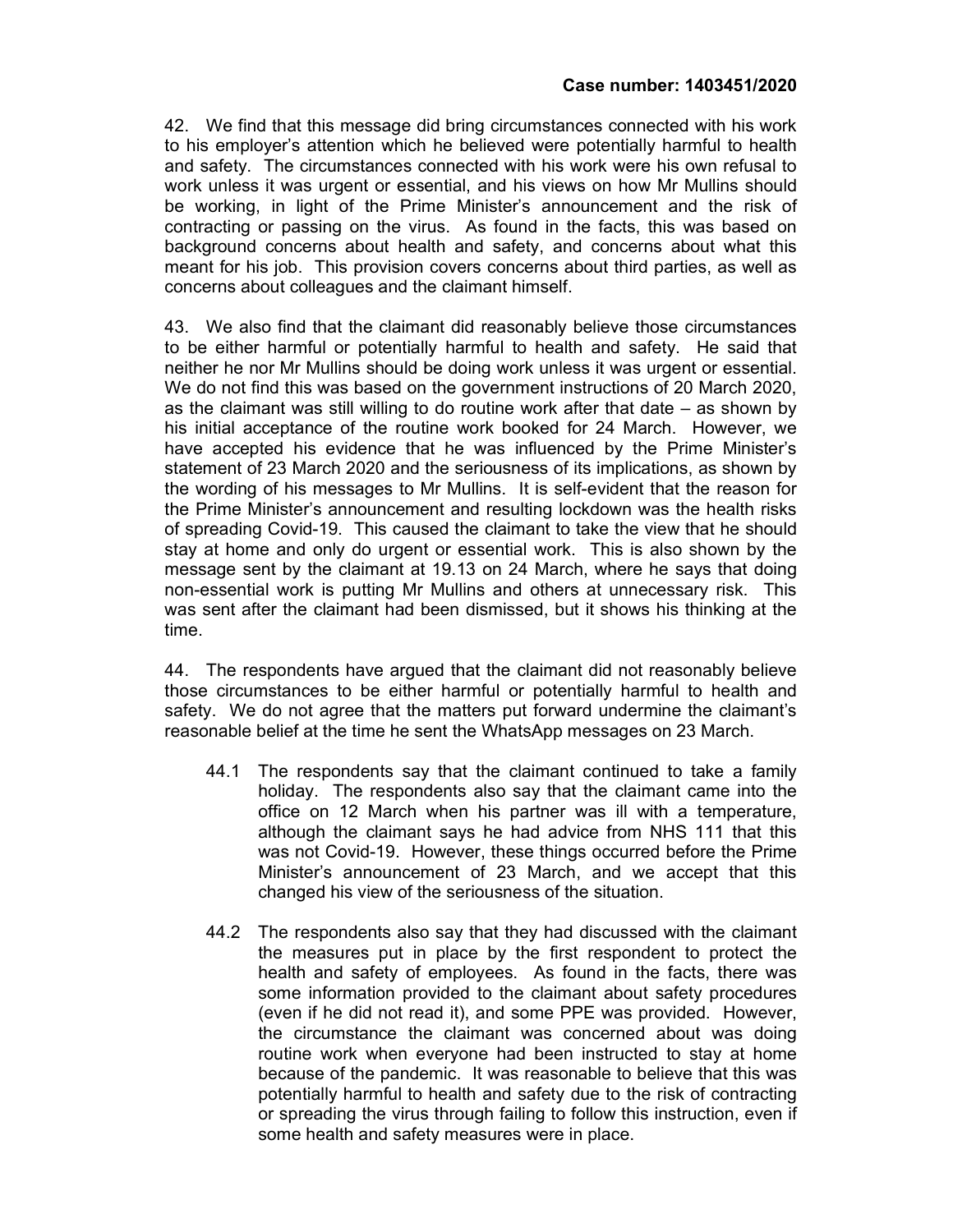44.3 The respondents also say that Mr Mullins had made clear to the claimant in advance of lockdown that they were providing essential services. We have found that there were some discussions about this. However, the claimant accepted that this was the position - he said in his messages that he would do urgent and essential work. He was objecting to doing routine work as this did not comply with the Prime Minister's instructions and risked spreading Covid-19, and we accept this was a reasonable belief at the time.

45. We find that this was the principal reason for dismissal. The claimant was dismissed because of what he said in his WhatsApp message at 21.09 on 23 March 2020. Mr Mullins reacted to the claimant raising these concerns by dismissing him. He made no attempt to discuss the issue with the claimant, or explain that he was only being asked to do urgent or essential work. He said that he dismissed the claimant for refusing to turn up for work except on his own terms. We find this confusing, as the claimant was saying he would do urgent and essential work, and the respondents are now saying this is the only work he would have been asked to do anyway. The respondents also argue that this was a redundancy dismissal, but clearly the claimant was not redundant because there had not been a reduction in work which caused his dismissal. Mr Mullins saw the claimant's message as a refusal to work except on the claimant's terms. However, the claimant's "terms" were that he and Mr Mullins should comply with national instructions about remaining at home except for necessary work. The claimant was refusing to do routine work because of genuine concerns about following the lockdown rules and protecting the health of himself and others. This is exactly what section 100(1)(c) is designed to prevent. Employees must be able to raise genuine and reasonably held concerns about health and safety with their employer without the fear of being dismissed as a result.

46. The claimant was automatically unfairly dismissed under section 100(1)(c) ERA.

47. As we have found an automatic unfair dismissal on this ground, we deal more briefly with the remaining unfair dismissal claims.

48. Was the principal reason for dismissal that, in circumstances of danger which the employee reasonably believed to be serious and imminent and which he could not reasonably have been expected to avert he (while the danger persisted) refused to return to his place of work or any dangerous part of his place of work (100(1)(d) ERA). We do not find that there were circumstances of danger which the claimant reasonably believed to be serious and imminent. This is a higher threshold than section 100(1)(c), requiring "danger" which is "serious and imminent", rather than simply potential harm to health and safety. It is undeniable that Covid-19 is dangerous to many people. However, we do not find that the claimant reasonably believed that either he or others were in serious and imminent circumstances of danger if he went to work.

49. Although not bound by previous Tribunal decisions, we agree with the comments in Rodgers v Leeds Laser Cutting Limited that the very existence of the Covid-19 virus does not automatically create circumstances of serious and imminent danger in the workplace, as otherwise any employee could refuse to work in any circumstances by virtue of the pandemic. Something more is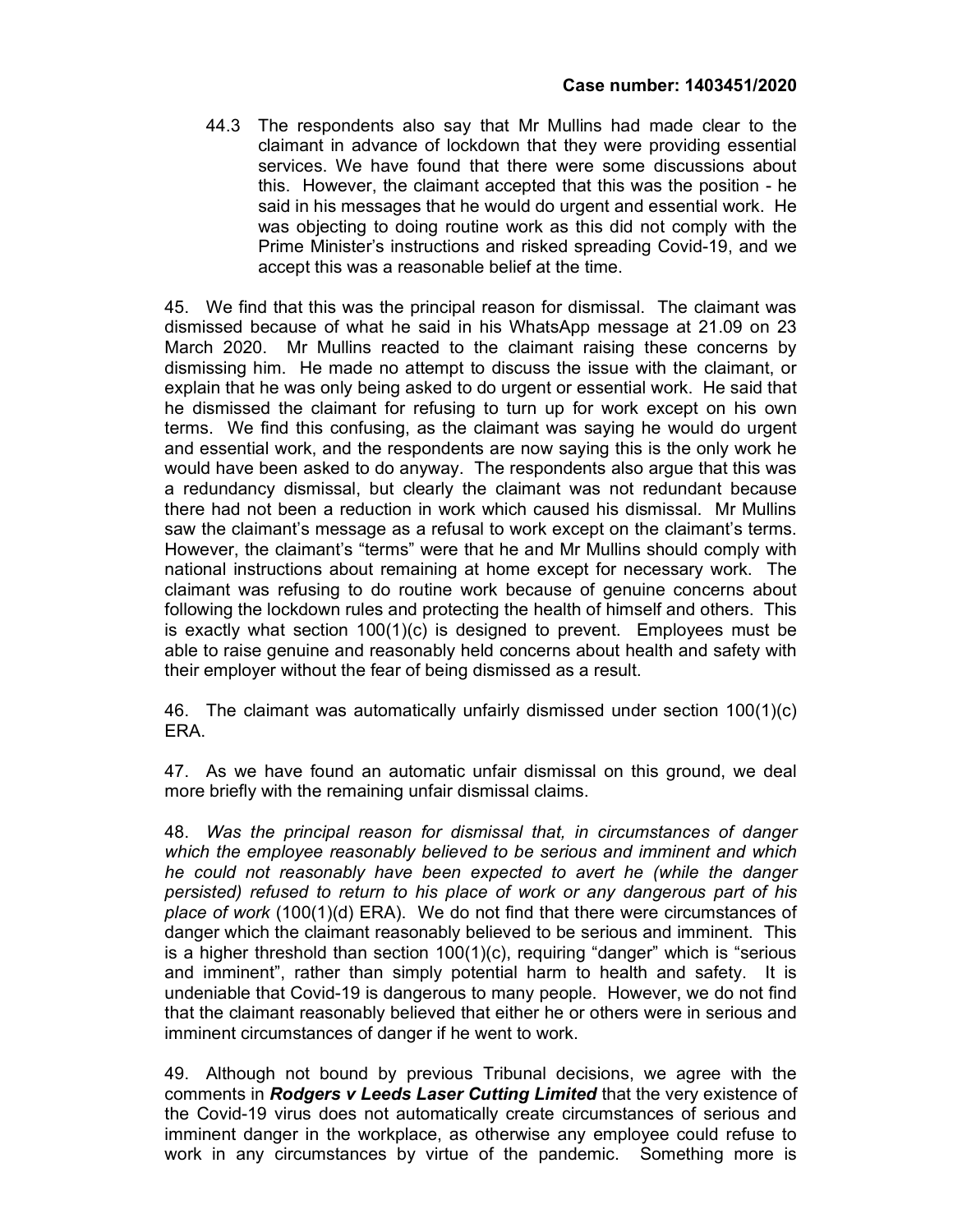required, such as a particular vulnerability or an unsafe workplace. Neither the claimant nor close family members who he had contact with at this time were particularly vulnerable to Covid-19. We have found that the first respondent did provide PPE and some information to the claimant about health and safety precautions, and addressed the issue with clients. The first respondent was not requiring the claimant to work in an unsafe way without appropriate precautions. The booking the claimant had been sent for 24 May was not (as far as anyone was aware) for a vulnerable customer. The claimant himself was also willing to do urgent and emergency work – he did not regard the workplace situation as so seriously and imminently dangerous that he should not be working at all. We have accepted that the claimant reasonably believed that doing routine work in breach of the Prime Minister's instructions was potentially harmful to health and safety. But, we do not find that he reasonably believed this was a circumstance of serious and imminent danger within the meaning of section 100(1)(d).

50. Was the principal reason for dismissal that in circumstances of danger which the employee reasonably believed to be serious and imminent he took or proposed to take appropriate steps to protect himself or other persons from the danger  $(s100(1)(e)$  ERA). For the same reasons, we do not find that there were circumstances of danger which the claimant reasonably believed to be serious and imminent – whether a danger to colleagues, customers or himself.

51. Health and Safety Detriment. The claimant relies on being threatened with a deduction from wages regarding a company laptop which had been damaged, and being sent an invoice for £370 to cover the replacement costs of the laptop. We do not find that the claimant was subject to any detriment by the first respondent, or that this happened on the grounds that he had raised health and safety concerns.

- 51.1 The claimant had told Mr Mullins that his daughter had damaged the laptop. He reacted to Mr Mullins' WhatsApp message that he would be deducting replacement costs from his final pay with a "thumbs up". The claimant appears to have agreed to pay for a replacement, so we do not see that this is something that a reasonable worker would see as a disadvantage.
- 51.2 The claimant argues that the cost of replacement was excessive and it should only have been a £100 screen repair. He also says that this was an act of revenge for raising health and safety concerns. We do not agree. Even if the threat of deduction and/or the sending of the invoice could be regarded as a detriment, we do not find that this was done on the grounds that he had raised health and safety concerns. It was done because he had damaged the laptop and agreed to pay for it. We also accept Mr Mullins' evidence that he sourced the cheapest appropriate laptop, and it was not practical to take the laptop for a screen repair during lockdown.

52. Protected disclosure ('whistleblowing'). Did the claimant make one or more qualifying disclosures as defined in section 43B of the Employment Rights Act 1996? We find that he did not. The claimant relies upon the WhatsApp messages sent on 23 and 24 March 2020 as the relevant disclosures.